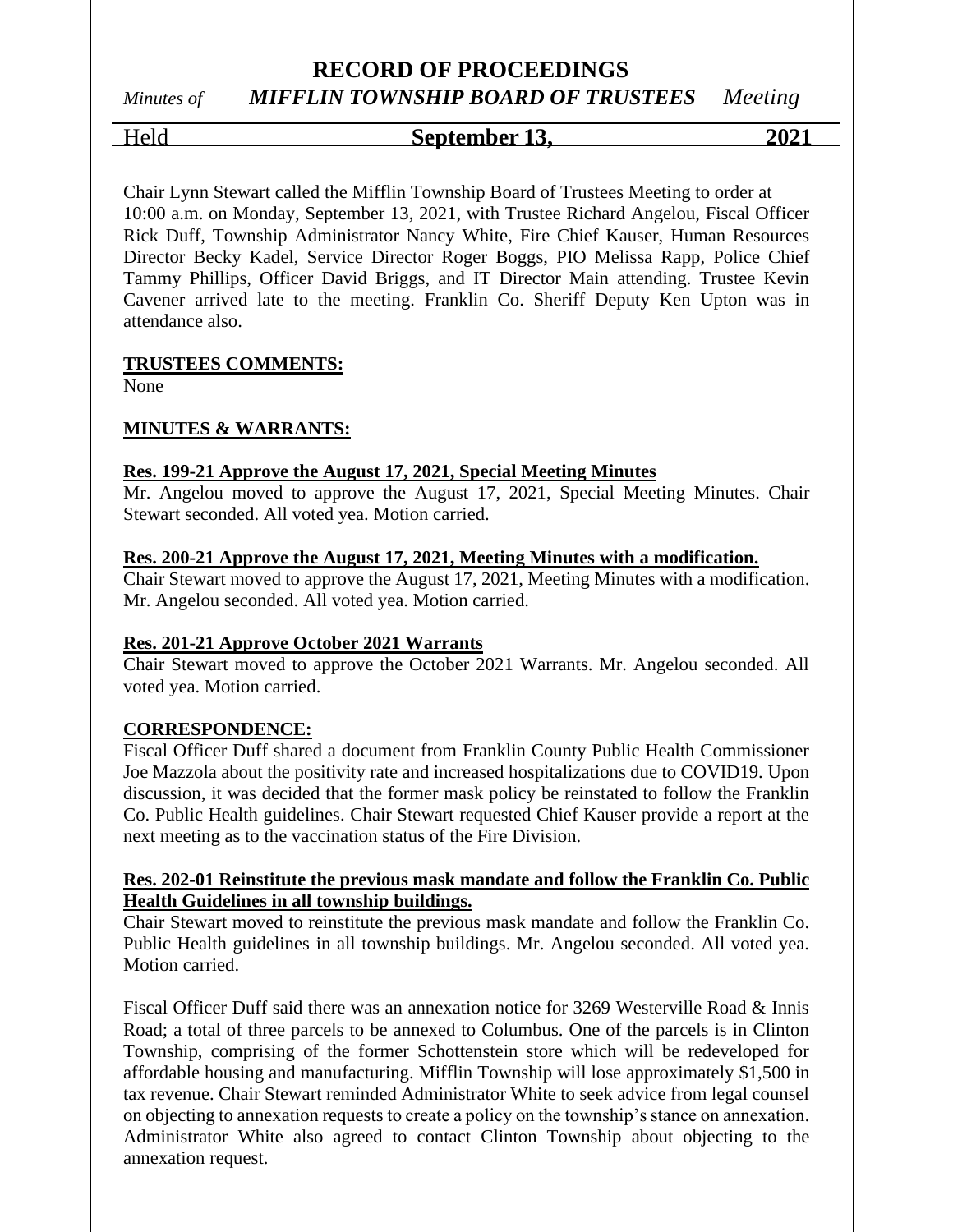### **RECORD OF PROCEEDINGS** *Minutes of MIFFLIN TOWNSHIP BOARD OF TRUSTEES Meeting*

#### Held **September 13, 2021**

#### **FISCAL OFFICER'S REPORT:**

Fiscal Officer Duff presented the 6-month credit card report for review and signature.

#### **TOWNSHIP ADMINISTRATOR'S REPORT:**

Administrator White said although the previously approved resolution for the contribution change was reviewed by Police and Fire Pension Fund for accuracy prior to signing, upon submitting it she was informed that it was incorrect. She presented a revised resolution that was necessary due to IRS guidelines.

#### **Res. 203-21 Replace the previous Police & Fire Pension Fund resolution with a corrected resolution as presented.**

Chair Stewart moved to replace the previous Police & Fire Pension Fund resolution with a corrected resolution as presented. Mr. Angelou seconded. All voted yea. Motion carried.

To budgetarily sustain healthcare coverage, Administrator White said she spoke to Jon Hastings, Assured Partners, about suggestions to reduce the township's health insurance premiums over the next  $3 - 5$  years. Chair Stewart requested Administrator White invite Mr. Hastings to a Monday Trustees meeting to provide information.

Administrator White said the Juneteenth holiday is now in the Ohio Revised Code as a State holiday. Thus, it was determined that Juneteenth will also be a township holiday. Chair Stewart said it may be an opportunity to look at the township's holiday policy and possibly provide equal paid time off rather than the current eleven specified dates. She requested Ms. Kadel look into possibly overhauling the township's holiday leave policy to a paid time off policy in which an employee has a bank of paid time off hours to take at his/her own choosing rather than designated days, similar to policies found in the private sector. Administrator White agreed to research with legal counsel whether a retroactive Juneteenth holiday is required for 2021.

Administrator White said the policy on Take Home Vehicles needs to be amended with expanded guidelines. Chair Stewart said the policy should cover any equipment that is taken home, i.e., laptop, work tools, etc. Administrator White will be following up with recommendations upon advice from legal counsel. Chief Kauser said there is currently no obvious provision that states the vehicle should be secured to prevent unauthorized use or theft.

Administrator White said she will be at the GFOA conference next week. Mr. Cavener arrived at the meeting. Fiscal Officer Duff said Mr. Cavener had requested he revise the hourly wage schedule for the Police Division, considering that one officer would not be replaced. He presented a new increased hourly wage schedule model with Step 1 hourly wage at \$24 and Step 4 hourly wage at \$30. Fiscal Officer Duff said the new wages could be supported budgetarily for the next 3 years. Chief Phillips said the first time she saw the new wage schedule was when she received it for today's meeting. Chief Phillips requested time to review it prior to the trustees acting on it. Trustee Cavener said it was informational at this time to assist in brainstorming ideas to stop attrition. Chief Phillips said it is still to be determined if she is leaving Mifflin Township's police department. She said she is still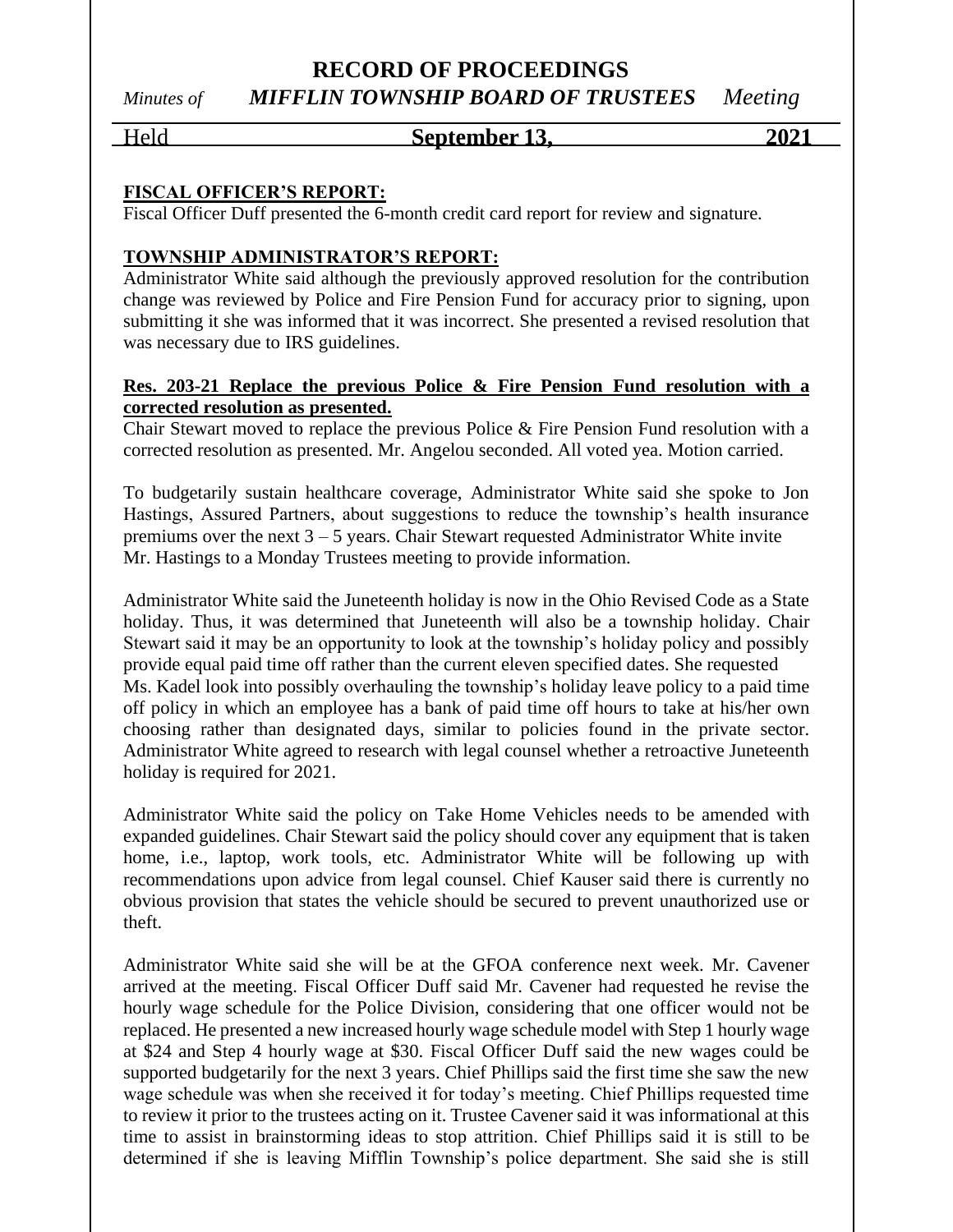# *Minutes of MIFFLIN TOWNSHIP BOARD OF TRUSTEES Meeting*

### Held **September 13, 2021**

deciding. She said comments at the previous meeting were a bit premature. She said she was only on vacation. She said she will be off on medical leave starting on Friday and she may not be coming back, however, she doesn't know where things stand with the other police agency; it is to be determined. She said her resignation is contingent and plans are being made for her exit. She said she is training Officer David Briggs to be the Acting Chief in case she doesn't return. She doesn't have anything official from the other agency. Chief Phillips clarified she is leaving but does not know when. She recommends not breaking the budget for these higher wages as there will be other issues that will cause staff to exit. Mr. Cavener said he would like to have a stronger department, and this is a starting point to brainstorm how to do that. Chief Phillips recommends making a police district. Officer Briggs said Mifflin Township is the lowest paid police department in Franklin County and one of the most dangerous jurisdictions to work in. He said officers begin at Mifflin Township, get their feet wet, and then are snatched up by other agencies. Administrator White said the millage is not generating enough money. Officer Briggs said the FCSO will be reactionary in a backup capacity due to the large area they currently patrol. He said there are three deputies that cover from I71 to the county line and the county line of Delaware to I70. They will not respond to non-emergency non-priority calls. FCSO is running 3 -5 deputies on overtime every shift currently. Chair Stewart said there is a lot to review. Fiscal Officer Duff said the renewal replacement levy revenue that passed in May will increase income by \$25,000. He said the police building levy generates \$100,000 per year. He suggested in  $2 - 3$  years the township attempt to get a replacement levy to expand the use of the funds to items other than just buildings and furnishings. He suggested making it a capital improvement levy. He said this would not cost the residents additional money. Chair Stewart said there are a lot of options to consider and will require creativity to stop the loss of officers. She requested more information be presented at the next Monday morning meeting.

#### **HUMAN RESOURCES:**

Ms. Kadel presented information on a relatively new organization called The Bridge started by two retired police officers to respond to the chronic post-traumatic stress of first responders, i.e., fire fighters, law enforcement officers and dispatchers. The Bridge offers a free confidential retreat (at the Marriott hotel in Dublin) a few times a year for first responders and their significant other to obtain mental health assistance and resources. She plans to send out an e-mail about this.

Ms. Kadel said she will have the updated performance review measures for review at the next meeting.

#### **PIO:**

Chair Stewart thanked Ms. Rapp for her hard work on the 9/11 memorial, which did not happen. She said her hard work did not go unrecognized.

Ms. Rapp provided the following updates:

#### **Media and Digital Communications Update**

Ms. Rapp said social and digital media is extremely robust this month. While we did not end up having a 9/11 event on Saturday morning, she did post many photos and posts on social media including Facebook, Twitter, Instagram and NextDoor, and has received many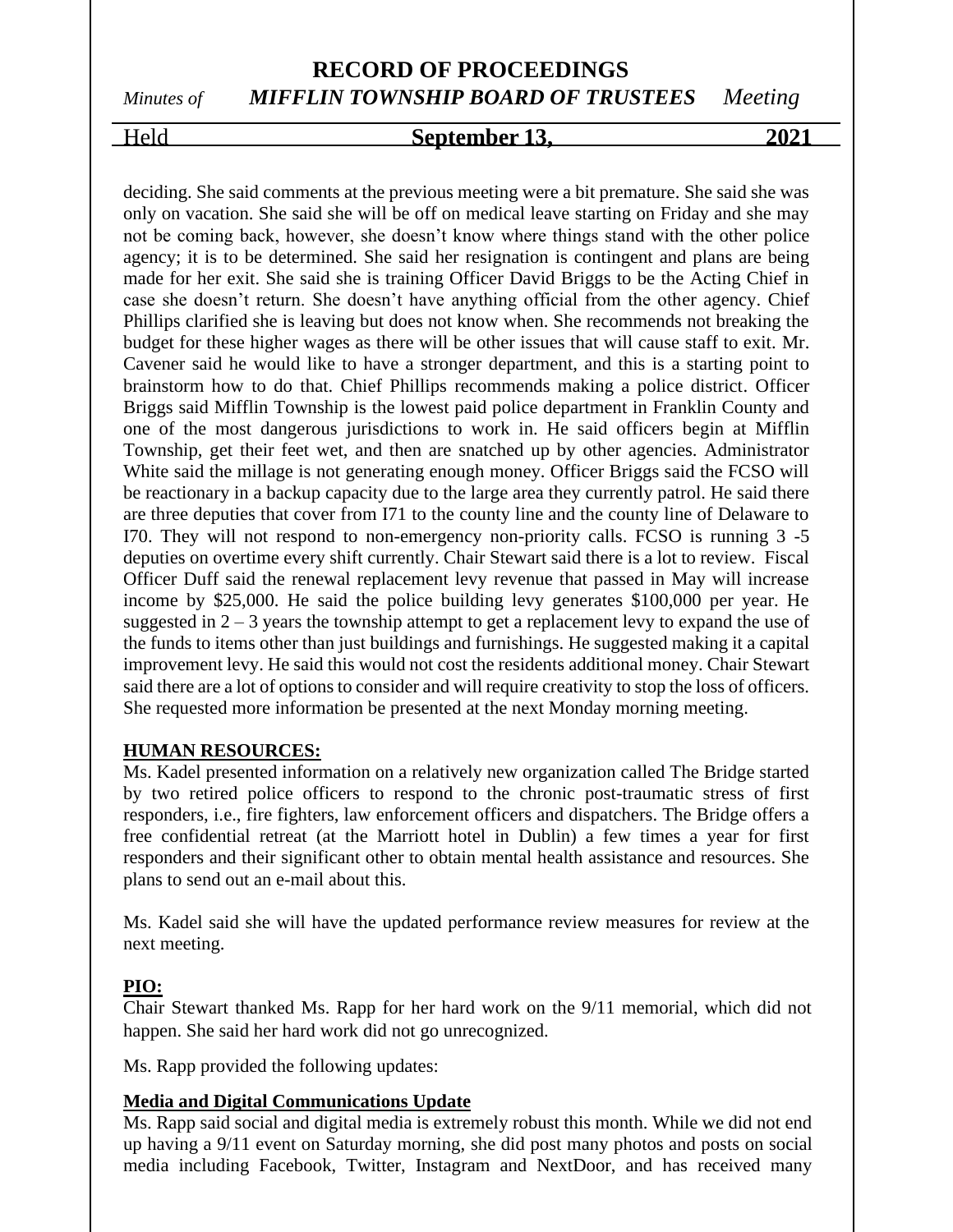# *Minutes of MIFFLIN TOWNSHIP BOARD OF TRUSTEES Meeting*

Held **September 13, 2021**

likes/shares/positive comments on the posts. She said this is also National Preparedness Month and so she is posting preparedness messages for residents throughout the month. She said because of the cancellation of the Fire Prevention Week Open House, she will be changing gears and editing the press release, social media posts, and other materials which had been developed in anticipation of the event and will instead focus on education and safety materials to be shared online and through the schools.

#### **Upcoming Events**

Ms. Rapp said she has posted the Service Department's fall clean up days on the website calendar. She has received revised letterhead from the web developer/designer but has not had a chance (being out last week) to finalize and provide for a final review and approval. That will be completed this week.

#### **SERVICE:**

Mr. Boggs said this morning started off with a phone call that a grave had been disturbed. A police report was filed Friday evening. He said that after looking into it, it was determined that it wasn't disturbed.

There was lengthy discussion about the storm drainage situation in Leonard Park, Franklin County's zoning, and issues caused by Kenric Homes.

Mr. Boggs had an emergency request for funds for the Stormwater Drainage Project for Leonard Park in the amount not to exceed \$20,000 to purchase needed materials such as pipe, blocks, gravel etc. He said he received permission from Ms. White and Mr. Angelou to order pipe in the amount of \$10,427.84.

#### **Res. 204-21 Approve emergency funds for the Stormwater Drainage Project for Leonard Park for the purchase of materials in the amount not to exceed \$20,000.**

Mr. Angelou moved to approve the emergency funds for the Stormwater Drainage Project for Leonard Park for the purchase of materials in the amount not to exceed \$20,000. Mr. Cavener seconded. All voted yea. Motion carried.

Mr. Boggs provided updates on Drake Road in which the berms did not need cut down as much as anticipated, saving approximately \$30,000. He said with the left-over money, he will have striping and painting done.

#### **CODE ENFORCEMENT:**

Mr. Boggs said that additional staffing is greatly needed in Code Enforcement. Chair Stewart requested that he meet with Mr. Angelou and provide a proposal for the needed staffing assistance at the next meeting. Mr. Boggs agreed to do so.

Mr. Boggs requested Code violations to be placed as a lien on the tax duplicate per ORC §505.87(B)(2), totaling \$900.00 for the following properties:

- o 2676 Perdue Ave High Grass \$300.00
- o 2634 Baughman Ave. High Grass \$300.00
- o 2707 Woodland Ave. High Grass \$300.00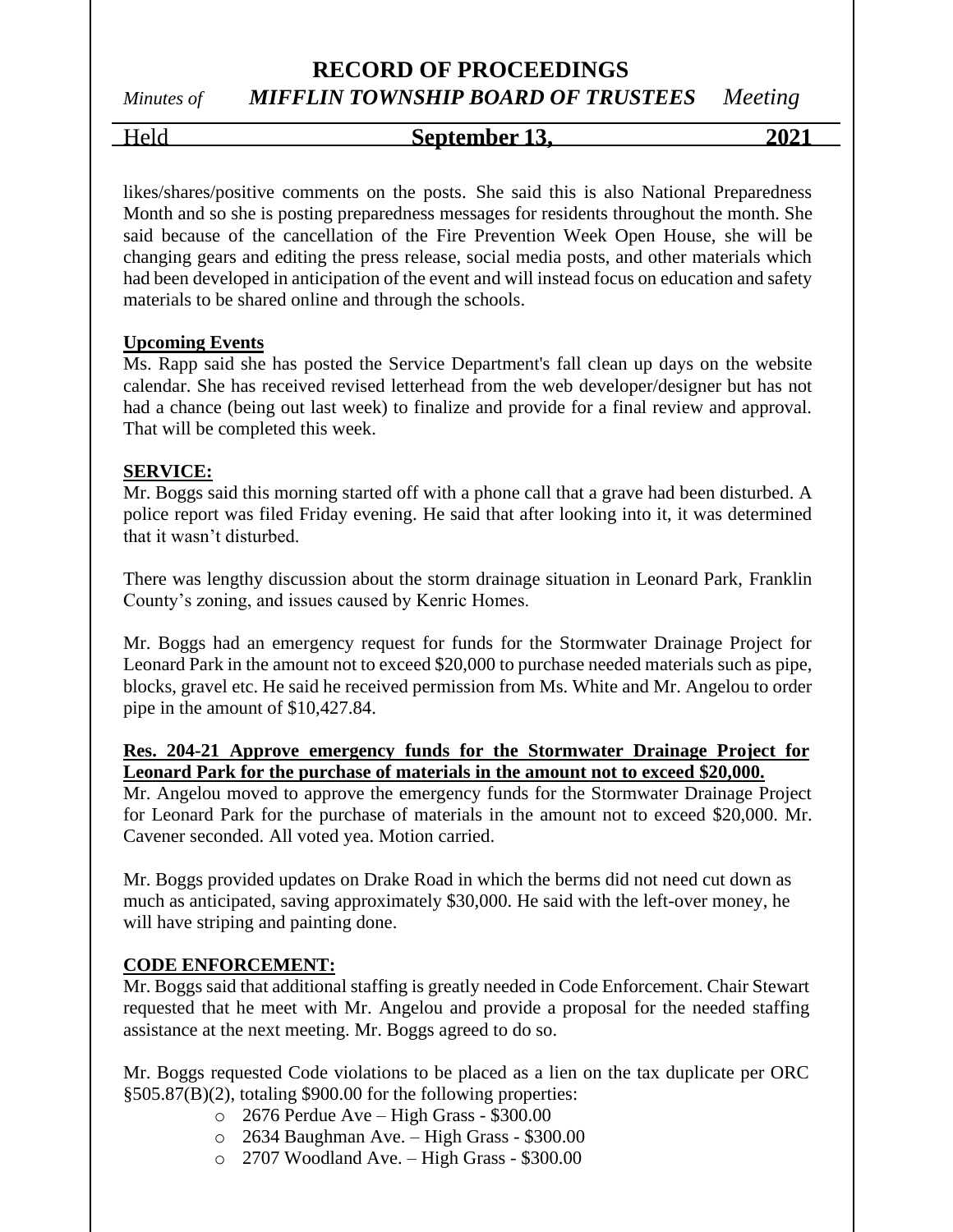### **RECORD OF PROCEEDINGS** *Minutes of MIFFLIN TOWNSHIP BOARD OF TRUSTEES Meeting*

#### Held **September 13, 2021**

**Res. 205-21 Approve the following code violations be placed as a lien on the tax duplicate per ORC §505.87(B)(2), totaling \$900.00 for the following properties:**

o 2676 Perdue Ave – High Grass - \$300.00

o 2634 Baughman Ave. – High Grass - \$300.00

o 2707 Woodland Ave. – High Grass - \$300.00

o

Mr. Angelou moved to approve the above listed properties be placed as a lien on the tax duplicate per ORC §505.87(B)(2), totaling \$900.00. Mr. Cavener seconded. All voted yea. Motion carried.

Mr. Boggs said the fall clean-up is scheduled for every Friday in October.

#### **POLICE:**

Chief Phillips requested the acceptance of the resignation of part-time Officer Cheyenne Hughes, effective September 9, 2021, and full-time Officer Cody Palmer, effective September 17, 2021.

**Res. 206-21 Accept the resignation of part-time Officer Cheyenne Hughes, effective September 9, 2021, and full-time Officer Cody Palmer, effective September 17, 2021.**

Mr. Cavener moved to accept the resignation of Officer Cheyenne Hughes, effective September 9, 2021, and full-time Officer Cody Palmer, effective September 17, 2021. Mr. Angelou seconded. All voted yea. Motion carried.

Chief Phillips said beginning September 20<sup>th</sup>, she will be on Family Medical Leave and she requested Officer David Briggs to be the Acting Chief in her absence.

**Res. 207-21 Appoint Officer David Briggs as Acting Chief, effective September 20, 2021.** Mr. Cavener moved to appoint Officer David Briggs as Acting Chief, effective September 20, 2021. Mr. Angelou seconded. All voted yea. Motion carried.

Chief Phillips provided updates including information on Operation Unity, a mission to reduce the violence in the Linden area.

#### **FIRE DIVISION:**

Chief Kauser requested the acceptance of the resignation of Firefighter Tyler Burleson, effective September 19, 2021.

#### **Res. 208-21 Accept the resignation of Firefighter Tyler Burleson, effective October 4, 2021.**

Chair Stewart moved to accept the resignation of Firefighter Tyler Burleson, effective October 4, 2021. Mr. Cavener seconded. All voted yea. Motion carried.

Chair Stewart requested Chief Kauser draft a policy that requests a commitment of time from the firefighter to assist with firefighter retention. Chief Kauser agreed to add this to his list of options to retain staff.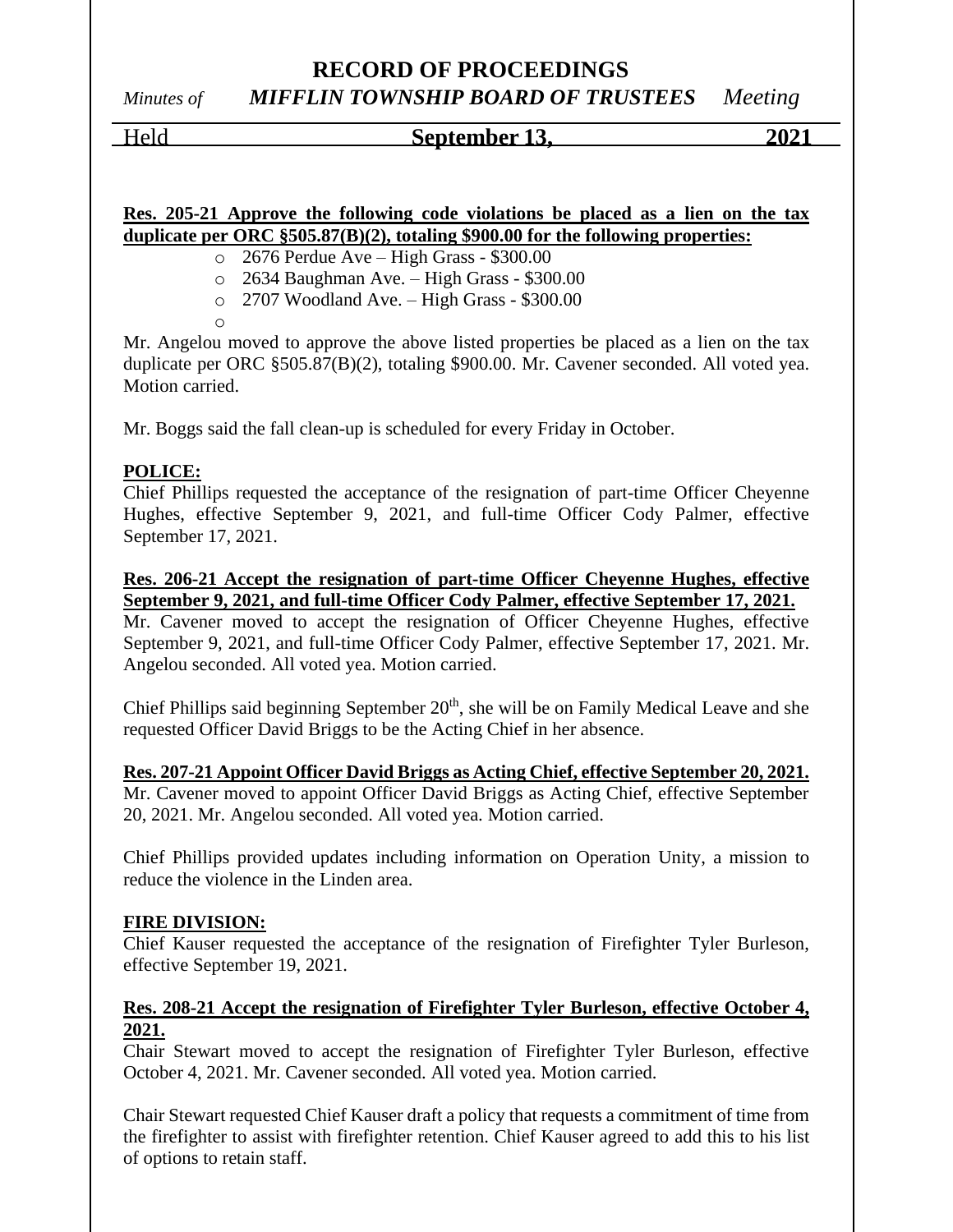**RECORD OF PROCEEDINGS** *Minutes of MIFFLIN TOWNSHIP BOARD OF TRUSTEES Meeting*

# Held **September 13, 2021**

Chief Kauser requested the adjustment to the purchase order #21-0000965 by \$4,324 for Sign Vision of Gahanna for pedestal signage.

#### **Res. 209-21 Approve the adjustment to the purchase order #21-0000965 by \$4,324 for Sign Vision of Gahanna for pedestal signage.**

Chair Stewart moved to approve the adjustment to the purchase order #21-0000965 by \$4,324 for Sign Vision of Gahanna for pedestal signage. Mr. Cavener seconded. All voted yea. Motion carried.

Chief Kauser requested the authorization to adjust appropriations for the OPS Center Construction Project to \$13,151.00. Of that amount, \$12,151.00 will be reimbursed by the City of Gahanna. The additional \$1,000 was needed for a change to the bathroom doorway width.

#### **Res. 210-21 Approve the authorization to adjust appropriations for the OPS Center Construction Project to \$13,151.00.**

Chair Stewart moved to approve the authorization to adjust appropriations for the OPS Center Construction Project to \$13,151.00. Mr. Angelou seconded. All voted yea. Motion carried.

Chief Kauser requested the approval of the final plans for Fire Station 132.

#### **Res. 211-21 Approve the final plans for Fire Station 132.**

Chief Stewart moved to approve the final plans for Fire Station 132. Mr. Cavener seconded. All voted yea. Motion carried.

#### **OPS CENTER:**

Chief Kauser provided updates. (See Referral File.)

#### **MIFFLIN DISPATCH (and 911/CAD System Partners):**

No requests or updates.

#### **MIFFLIN TECHNOLOGY:**

Mr. Main provided an update on his 5-year plan. (See Referral File.)

#### **OLD BUSINESS:**

None.

#### **VISITORS COMMENTS:**

None.

At 12:15 p.m., Mr. Cavener moved to enter an Executive Session per ORC Section 121.22 (G) (1) Purpose: to consider the appointment, employment, dismissal, discipline, promotion, demotion, or compensation of a public employee or official, or the investigation of charges or complaints against a public employee, official, license, or regulated individual, unless the